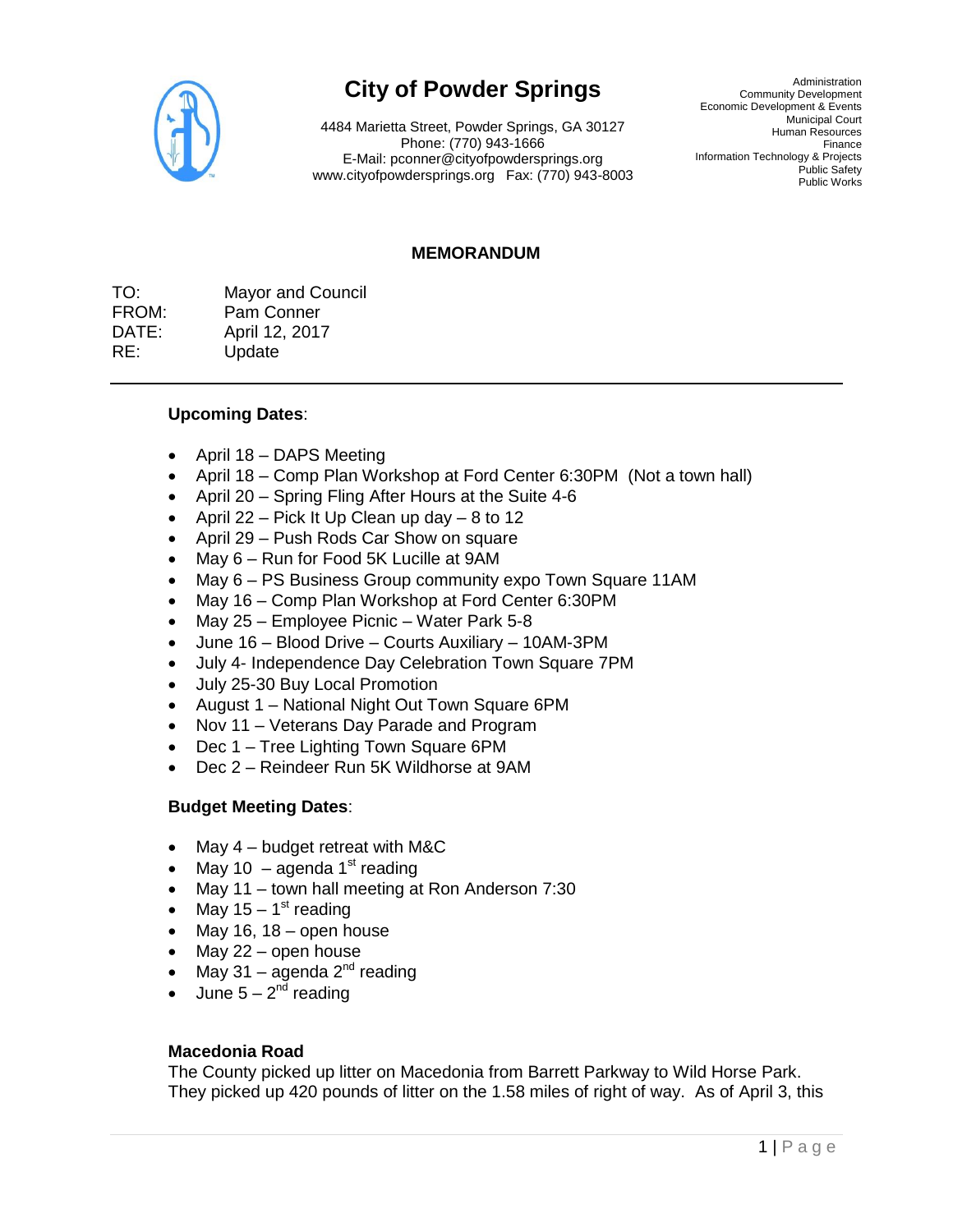road will be on a 45-day mowing and litter schedule. The contractor will have 45 days from April 3 to mow and pick up litter. It is funded for 5 mowing/litter cycles.

# **Welcome Sign on Back of Event Station Building**

Does the City have any interest in installing this sign on the back of the building for \$2500?



# **Training Opportunity**

# **May 24, 2017**

The Georgia Municipal Association and Georgia Cities Foundation are pleased to announce the 2017 Heart & Soul Downtown Workshop, which will be conducted on Wednesday, May  $24^{\text{th}}$ , in downtown Madison about downtown revitalization. "Municipal elected officials, city managers/administrators and assistant city managers will receive six hours of training credit through the Municipal Training Institute for completion of the entire workshop."

# **Grants:**

**Bike Share**: We are looking at a bike sharing model similar to the program in Chattanooga or at Town Center Mall. Additionally, we are considering whether to submit an application to be a bike friendly community, which is due in August. . "Applicant communities are judged in five categories often referred to as the **[Five Es](http://www.bikeleague.org/content/5-es)**. These are Engineering, Education, Encouragement, Enforcement, and Evaluation & Planning. A community must demonstrate achievements in each of the five categories in order to be considered for an award on the Bronze, Silver, Gold or Platinum level. Communities with more significant achievements in these areas receive higher awards."

# **CCTV Work**

Preliminary assessment: concerns with system in the sample area relate to maintenance issues not structural issues.

#### **Joint City/County staff meeting:**

1. Transit operations study – about to get underway in the county. They will include the City in the discussions and understand the desire for enhanced flex bus service and routes. They stated that while the flex bus ridership is strongest in the city as opposed to other areas, the ridership nonetheless is not regarded as successful and the costs to operate do not at this time justify the program.